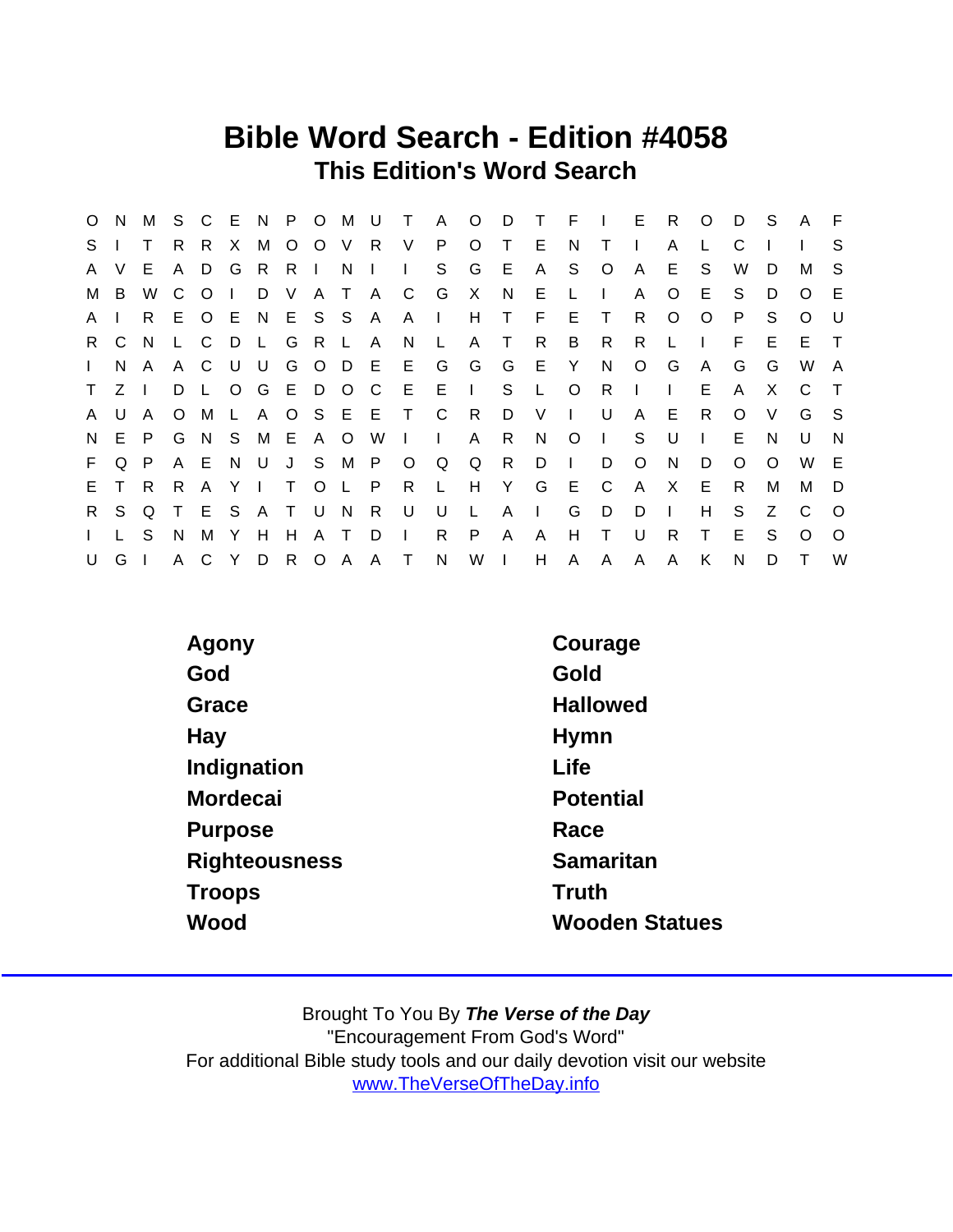## Bible Word Search - Edition #4058 Word Search Answer Guide

| $\circ$      |              |              |                                  |            |              |      |                 |              |                       |                |              |              | n m s c e N p o M u t a o d t f i e r |              |                |              |                 | $\overline{O}$ | d            | S.           | a            | f            |
|--------------|--------------|--------------|----------------------------------|------------|--------------|------|-----------------|--------------|-----------------------|----------------|--------------|--------------|---------------------------------------|--------------|----------------|--------------|-----------------|----------------|--------------|--------------|--------------|--------------|
| S.           |              | i t          | Rr                               |            | $\mathsf{x}$ |      | m O O v R       |              | V                     | P.             | O T          |              | E                                     | N            | $\top$         | $\Box$       | A               | L              | $\mathbf{C}$ |              |              | $\mathbf{s}$ |
| A            |              | v e          | A d                              |            | $g$ r        | R In |                 | $\mathbf{I}$ | $\Box$                | S              | g            | $\mathbf{e}$ | $\mathsf{a}$                          | S            | $\overline{O}$ | a            | e               | s              | W            | d            | m            | -S           |
| M            |              | b w C        |                                  |            |              |      | o i Dva Ta      |              | $\mathbf{C}$          | <b>G</b>       | $\mathsf{X}$ | n            | e                                     | $\mathbf{1}$ | -i-            | a            | $\circ$         | e              | S.           | d            | $\circ$      | E            |
| A            |              | i r          |                                  |            |              |      | E o E n e s s A |              | a a                   | $\mathbf{i}$   | H            | $-t$         | f                                     | e            | $\top$         | $\mathsf{R}$ | $\circ$         | $\circ$        | P            | S.           | $\Omega$     | U            |
| R.           | c n          |              | $\begin{array}{ccc} \end{array}$ |            | $d \mid$     |      | grl             | a            | $N$                   |                |              | a T r        |                                       |              | b r r          |              | $\mathsf{L}$    | $\Box$         | F.           | E.           | E.           | $\top$       |
| $\mathbf{L}$ | n            | a            |                                  | Ac u u     |              |      | G O D e         |              | e G                   |                |              |              | gg EY                                 |              | N O            |              | G A             |                | g            | G            | W            | A            |
| T.           | $Z \mid$     |              |                                  |            |              |      |                 |              | D L O G E D o c E     | e I            |              | S            | $\sim 1$ .                            |              |                | $O$ r i i    |                 | $\mathbf{e}$   | $\mathsf{A}$ | $\mathsf{x}$ | $\mathbf{C}$ | $\top$       |
| A            | u a          |              |                                  | om I       |              |      |                 | a o S E e t  |                       | $\overline{C}$ | $\mathsf{r}$ | D            | $\mathbf{V}$                          | $\mathbf{i}$ | U              | a            | $\mathbf{e}$    | R.             | $\circ$      | $\mathsf{v}$ | g            | -S           |
| N.           | e p          |              |                                  |            |              |      | gnsmeaOW        |              | $\mathbf{i}$ i        |                | Ar           |              | <sup>N</sup>                          |              | $o$ i          | S U          |                 | - i            | e            | n.           | u            | <sup>N</sup> |
| f.           |              | q p          |                                  |            |              |      |                 |              | a e n u j s m P O q q |                |              | R            | $\mathsf{d}$                          | $\sim 1$ .   | d              | $\circ$      | N               | D              | $\circ$      | $\circ$      | W            | - E          |
| e            |              | trr          |                                  |            |              |      |                 |              | a Y i t o I p R L h   |                |              |              | y G e C                               |              |                | a x E        |                 |                | $\mathsf{r}$ | m            | m            | D            |
| $\mathbf{r}$ | S.           | $\mathsf{q}$ |                                  | tes Atun   |              |      |                 | $\mathbf{r}$ | <b>u</b>              | U              | $\mathsf{L}$ |              | a i                                   | g            | $\mathsf{d}$   | $\mathsf{d}$ | $\sim$ i $\sim$ | h              | S.           | Z            | $\mathbf{C}$ | $\circ$      |
| $\mathbf{i}$ | $\mathbf{L}$ | S.           | N.                               |            |              |      | M Y H H a t d   |              | i r                   |                | $\mathsf{P}$ | $\mathsf{A}$ | a                                     |              | $H$ T          | – U          | $\mathsf{R}$    | $\top$         | e            | - S          | $\circ$      | $\circ$      |
| <b>u</b>     |              |              |                                  | giacy droa |              |      |                 | a t          |                       | n              | $W$ $i$      |              | H                                     | a            | a              | a            | a               | k              | n            | d            | $\mathsf{t}$ | W            |

Agony: Horizontal Courage: Diagonal God: Horizontal Gold: Horizontal Grace: Diagonal **Hallowed: Diagonal** Hay: Diagonal Hymn: Horizontal Indignation: Diagonal **Life: Horizontal** Mordecai: Diagonal Potential: Horizontal Purpose: Diagonal Race: Vertical Righteousness: Diagonal Samaritan: Vertical Troops: Horizontal Truth: Horizontal Wood: Horizontal Wooden Statues: Vertical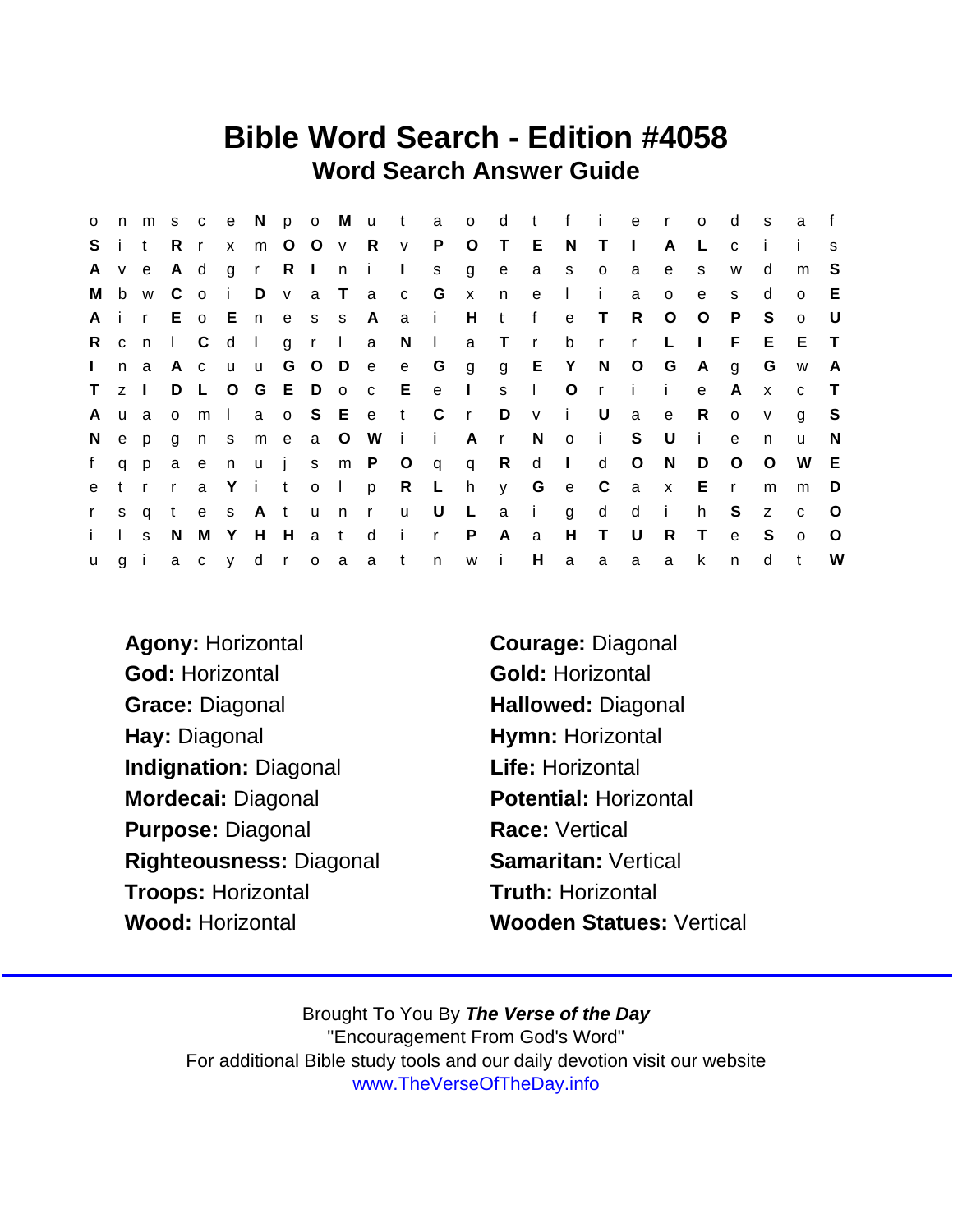# Bible Word Search - Edition #4058 Words Used And Their Definitions

### Agony

Great suffering or anguish; Excruciating pain

#### Courage

Having the strength to continue despite whatever fear or danger may be involved

#### God

His name in Hebrew is YHVH, often pronounced as Yahweh or Jehovah; Only deity worshiped by the Israelites; Main person of the Godhead in the Trinity

#### Gold

A precious metal of a yellowish color; It was used to make the Ark of the Covenant and the Temple

#### Grace

The force by which God extends to all persons so that they may choose to live under his leadership.

**Hallowed** 

**Holy** 

Hay

Plants that have been cut down and used to feed animals

Hymn

A song used to praise God

Indignation

Anger caused by cruelty or injustice

Life

Existence on the physical or spiritual level